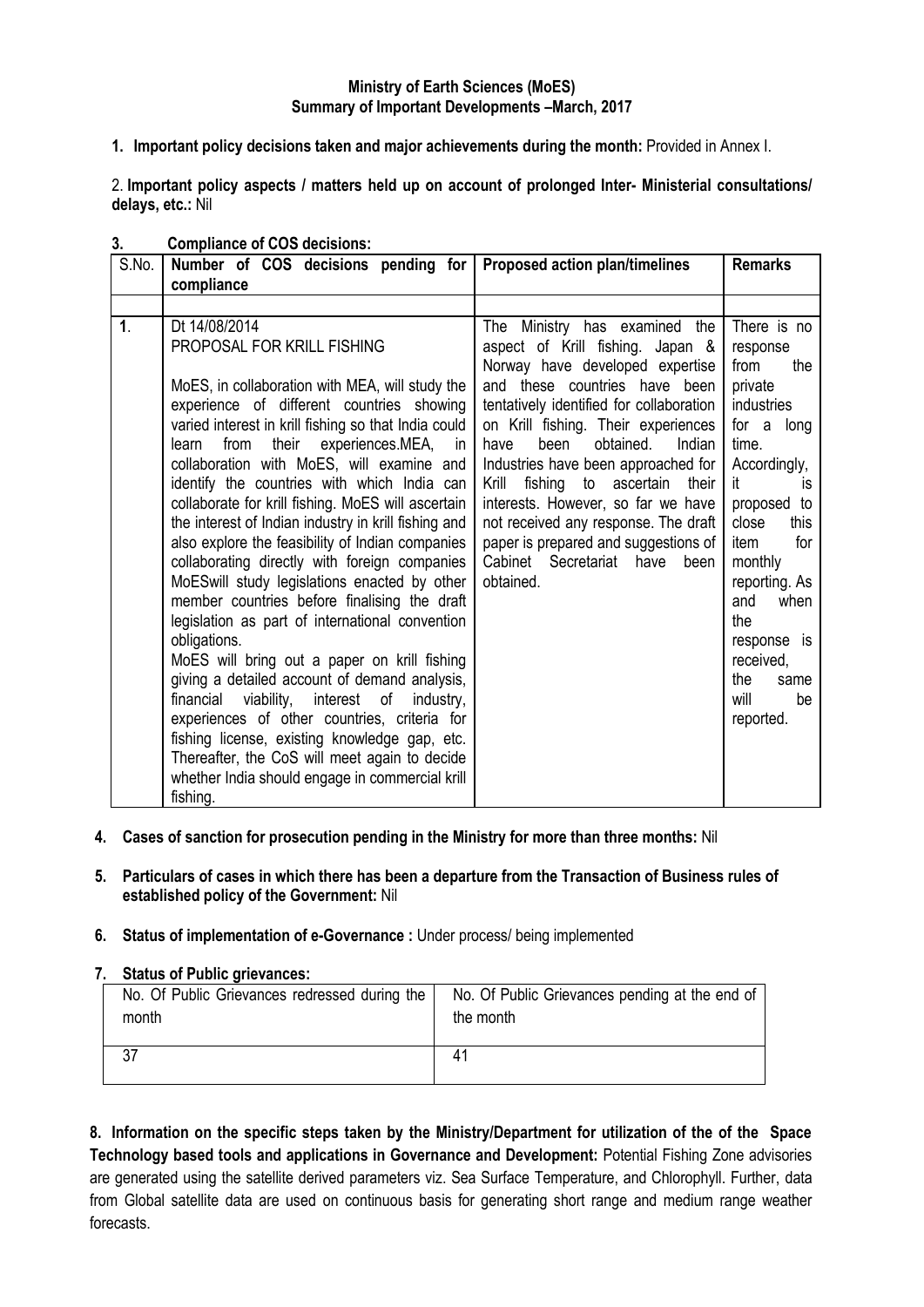# **Annex-I**

### **Important policy decision taken and major achievements:**

Indian winter Arctic expedition (2016-17) aimed at monitoring mass balance and dynamics of selected glaciers as well as measure of Arctic precipitation and atmospheric aerosols was launched.

The Indian Expedition to Southern Ocean/Antarctic Waters (2016-17) was concluded. Continuous observations for various atmospheric and oceanic parameters were carried out in the entire cruise track. Mooring equipments at various depths were deployed for a period of one year in the Subtropical Frontal region [40.11°S 58.5°E]. Time series observations for a period of 72 hours were carried out at the Prydz Bay region [near the coastal waters of the India"s third Antarctic station "Bharati"].

Offshore substructure to support LiDAR for measuring offshore wind has been successfully installed in Gulf of Khambhat which is the first of its kind in the country. The design and installation methodologies were evolved by National Institute of Ocean Technology(NIOT), an autonomous institute under the Ministry of Earth Sciences at Chennai.

The State-of-the-art Ocean State Forecast Laboratory was set up at the Indian National Centre for Ocean Information Services (INCOIS), an autonomous institute under the Ministry of Earth Sciences, Hyderabad. The state-of-the-art Ocean State Forecast Laboratory consists of a video wall with control unit for display along with a Decision Support System comprising of Forecast Assessment and Support Tool (FAST) for better decision making from a range of model outputs and observations.

Ministry of Earth Sciences (MoES), New Delhi has set up a dedicated Seabed Minerals Laboratory with state-ofart facilities at CSIR-Institute of Minerals and Materials Technology (CSIR-IMMT), Bhubaneswar for metallurgical research on seabed minerals for Polymetallic Nodules.

## **Minimum Government, Maximum Governance:**

Agromet Advisories are being communicated to 214 lakh farmers of the country through mobile SMS.

Adverse weather SMS warning are being sent through mobiles to State Govt. officials / Disaster related officials /Central Govt. Organization/Common men.

Daily forecast along with warning and city forecast for many cities are disseminated through email to all users including state authorities, electronic and print media.

| Observation Type                                               | Target          | Commissioned<br>March,<br>up to<br>2017 | Data reporting |
|----------------------------------------------------------------|-----------------|-----------------------------------------|----------------|
| Station<br>Weather<br>Automatic<br>(AWS)                       | 675             | 682                                     | 367            |
| Automatic Rain Gauge(ARG)                                      | 1350            | 1350                                    | 580            |
| <b>GPS Sonde</b>                                               | 10 <sup>°</sup> | 43                                      | 43             |
| Weather<br>Doppler<br>Radar(DWR)                               | 23              | 20                                      | 20             |
| Ozone                                                          | 17              | 15                                      | 5              |
| Monitoring<br><b>Black</b><br>Carbon<br>Systems (Aethalometer) | 16              | 16                                      | 16             |
| Other Rain Gauges excluding<br>ARG and AWS @                   |                 | $\blacksquare$                          | 2353           |
| Aviation                                                       |                 | 73                                      | 73             |

#### *Atmospheric Observation Systems Network*

@ Data received from various agencies viz. Air Force, Railways, Central Water Commission, State Agriculture, State Irrigation and India Meteorological Department (IMD)

# **Atmospheric Processes, Modeling and Services**

### **Monthly Weather Summary (March, 2017)**

Eight (8) Western Disturbance (W.D.) influenced Western Himalayan region and adjoining northern plains during the month. Out of eight, three caused fairly widespread to widespread rain/snow over Jammu & Kashmir and Himachal Pradesh with isolated heavy fall over Jammu & Kashmir on 10th March 2017 and scattered to fairly widespread over Uttarakhand; isolated to fairly widespread over adjoining plains of northwest India. Remaining five disturbances caused isolated to fairly widespread rainfall over Western Himalayan region.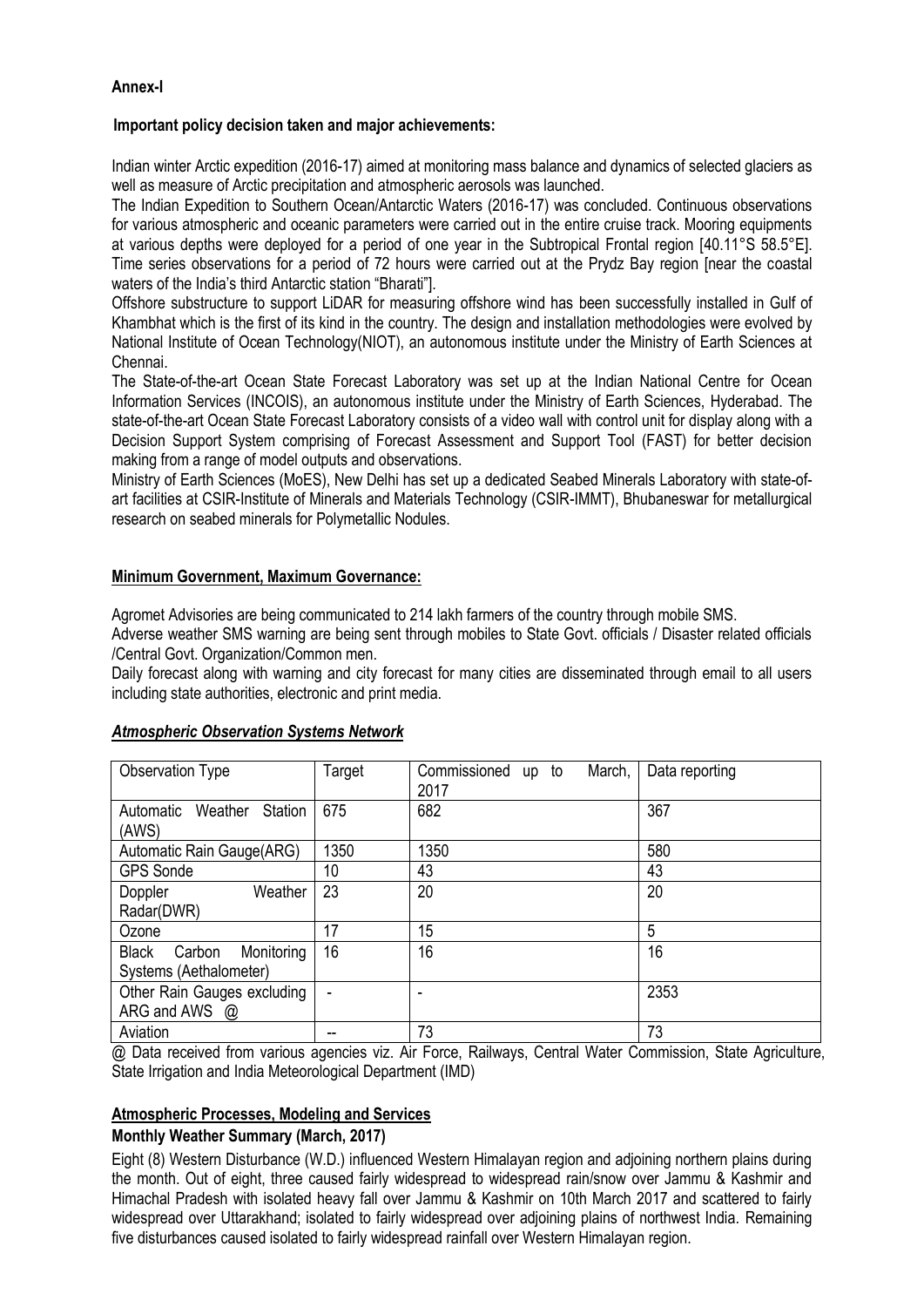Scattered to widespread rainfall activity observed over northeastern states on many days of the month with isolated extremely heavy fall over Assam & Meghalaya on 23rd March.

| S. No.       | Region                    | Thunderstorm<br>days | Maximum TS<br>Activity   | Hail/squall                                                                                                                                                                                                                         |
|--------------|---------------------------|----------------------|--------------------------|-------------------------------------------------------------------------------------------------------------------------------------------------------------------------------------------------------------------------------------|
| 1.           | South Peninsular<br>India | 20                   | 14-15 March              | Hailstorm was recorded over Tuini<br>on 20 March.                                                                                                                                                                                   |
| $\mathbf{2}$ | Northwest India           | 14                   | 10 March                 | Hailstorms were recorded over<br>Shimla on 1 March & 9 March,<br>Batote on 8 March, Patiala & Tehri<br>on 10 March.                                                                                                                 |
| 3.           | Northeast India           | 20                   | 18 March                 | Agartala recorded Hailstorm on 18<br>March and Thundersquall on 25<br>March.                                                                                                                                                        |
| 4.           | East India                | 16                   | 9 March                  | Thundersqualls were<br>observed<br>over Alipore on 10 & 11 March,<br>Daltonguni on 10 March, Digha on<br>20 March, and Hailstorms were<br>recorded over Jharsuguda on 17<br>March, Jalpaiguri on 18 March and<br>Digha on 19 March. |
| 5.           | Central India             | 5                    | 7 March<br>&<br>16 March | Nil                                                                                                                                                                                                                                 |
| 6.           | West India                | Nil                  |                          |                                                                                                                                                                                                                                     |

Thundersquall & Hailstorm activity during the month :

Maximum temperatures were observed above normal to appreciably above normal over plains of northwest, central, east, northeast and peninsular India during the first half of the month. In second half of the month the maximum temperatures remained markedly above normal over northwest, west, east and central India resulting in heat wave to severe heat wave conditions at many places over west & central India and at isolated few places over east India. Warm night conditions were also observed at isolated places over Raiasthan and Madhya Pradesh on one or two days of the month mainly on second half of the month.

# **Rainfall in March, 2017**

Rainfall during the month of March, 2017 was large excess in 8, excess in 5, normal in 6, deficient/ large deficient in 14 and no rain in 3 of 36 meteorological sub- divisions. The rainfall for the country as a whole for the month has been recorded as 28.4mm (-8%) against the normal rainfall for the month as 30.9 mm.

**Heavy Rainfall Verification for the month:** Total No. of Heavy Rainfall events: 39

| Days $\rightarrow$ | Day 1 | Day 2 | Day 3 |
|--------------------|-------|-------|-------|
| Percentage correct | 0.91  | 0.90  | 0.90  |

# **Heat Wave Verification for the month :**

| Days $\rightarrow$ | Day  | Day 2 | Day 3 |
|--------------------|------|-------|-------|
| Percentage correct | 0.97 | 0.97  | 0.96  |

Daily All India Weather Summary and Weekly Weather Reports are being brought out on routine basis.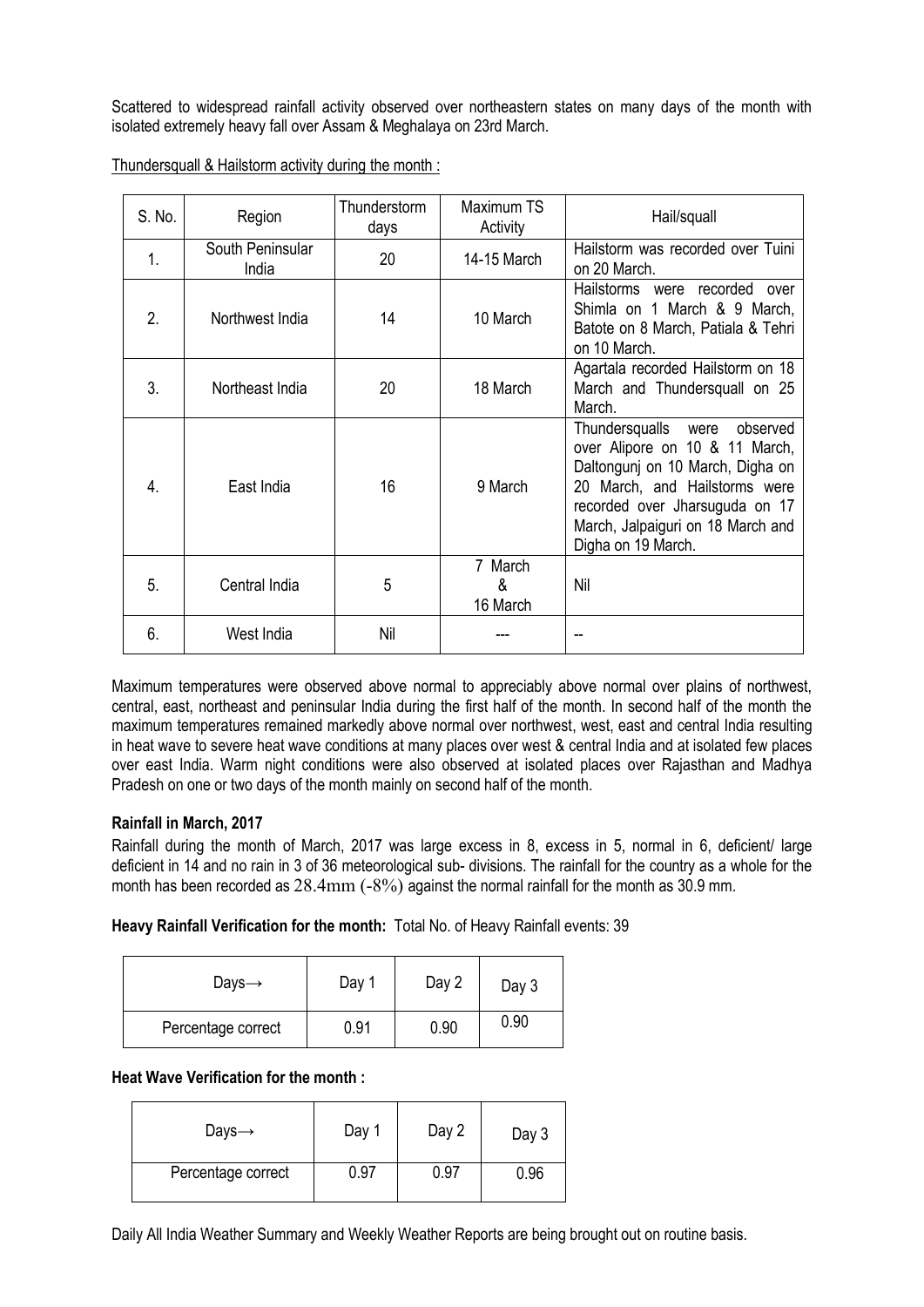Daily Normals of global and diffuse radiation (1971-2000) have been published. ENSO bulletin and Seasonal Climate Outlook for South Asia for the month of February 2017 and Hot Weather Season Outlook 2017 were issued.

## **Geoscience Research**

# **Seismological Observational Network**

| Observation<br>Type | Target for XII Plan | Commissioned so far | Data reporting during the month |
|---------------------|---------------------|---------------------|---------------------------------|
| Seismic stations    | 130                 | 99                  | 59                              |
| <b>GPS</b> stations | 40                  | 28                  | 22                              |

## **Earthquake and Tsunami monitoring**

Earthquake: 26 earthquakes were monitored in the Indian region out of which 5 events were greater than magnitude (M) of 5.0.

Tsunami**:** There was no major seabed earthquake(M> 6) with a potential to generate tsunami.

## **Ocean Observation System**

| Type of Platform                               | Target | Commissioned<br>till March, 2017 | Data received during<br>March, 2017 |
|------------------------------------------------|--------|----------------------------------|-------------------------------------|
| Argo Floats                                    | 200    | 294                              | 138                                 |
| Drifters*                                      | 150    | 103                              | 8                                   |
| Moored Buoys                                   | 16     | 19                               | 18                                  |
| <b>Tide Gauges</b>                             | 36     | 33                               | 25                                  |
| High Frequency(HF) Radars                      | 10     | 10                               |                                     |
| <b>Current Meter Array</b>                     | 10     | 11                               | 2                                   |
| <b>Acoustic Doppler Current Profiler(ADCP)</b> | 20     | 21                               | 18                                  |
| Tsunami Buoys                                  |        | 9                                | 6                                   |
| Wave Rider Buoy                                | 16     | 15                               | 15                                  |

\*The remaining floats/drifters have completed their life time and as such no data can be received from them.

#### **Ocean Science Services**

| No             | Types of forecasts                                         | No. of advisories issued |
|----------------|------------------------------------------------------------|--------------------------|
|                |                                                            | during the month         |
|                | Integrated Potential Fishing Zone (PFZ) advisories (Sea 28 |                          |
|                | Surface Temperature(SST), Chlorophyll., wind)              |                          |
| 2              | <b>Tuna Fishing Advisories</b>                             | 22                       |
| $\overline{2}$ | Ocean State Forecast (OSF)-Wave, Wind, Currents, SST, 28   |                          |
|                | MLD and D20 forecasts                                      |                          |
| 3.             | Near Real time global ocean analysis (5-day averaged)      |                          |
| 4.             | Real time global ocean analysis (daily)                    | 28                       |
| 5.             | <b>Coral Bleaching Alert System</b>                        | 10                       |

Location specific forecast was issued for TDV Sagar Nidhi during March 2-13, 2017 and for ONGC (off Kakinada) from March 3, 2017 to till date.

**Marine Living Resources:** A continuous occurrence of bloom of phytoplankton dominated by *oscillatoria* species was reported from Agatti waters during March 2017. The bloom lasted for 2-3 days. Earlier, similar occurrence of bloom was reported during May 2014 and March 2016.

#### **Capacity Building and Outreach**

As part of the INDO-US Partnership for Climate Resilience, announced by Prime Minister of India, Shri Narendra Modi and the United States (U.S.) President ,Mr. Barack Obama in 2014, the Indian Institute of Tropical Meteorology (IITM), Pune organised the first in a series of workshops on "Development and Applications of Downscaling Climate Projections" at IITM, Pune during 07**–**09 March 2017. The workshop was focused on techniques for downscaling climate information and opportunities for sharing available downscaled information to local planners in India.